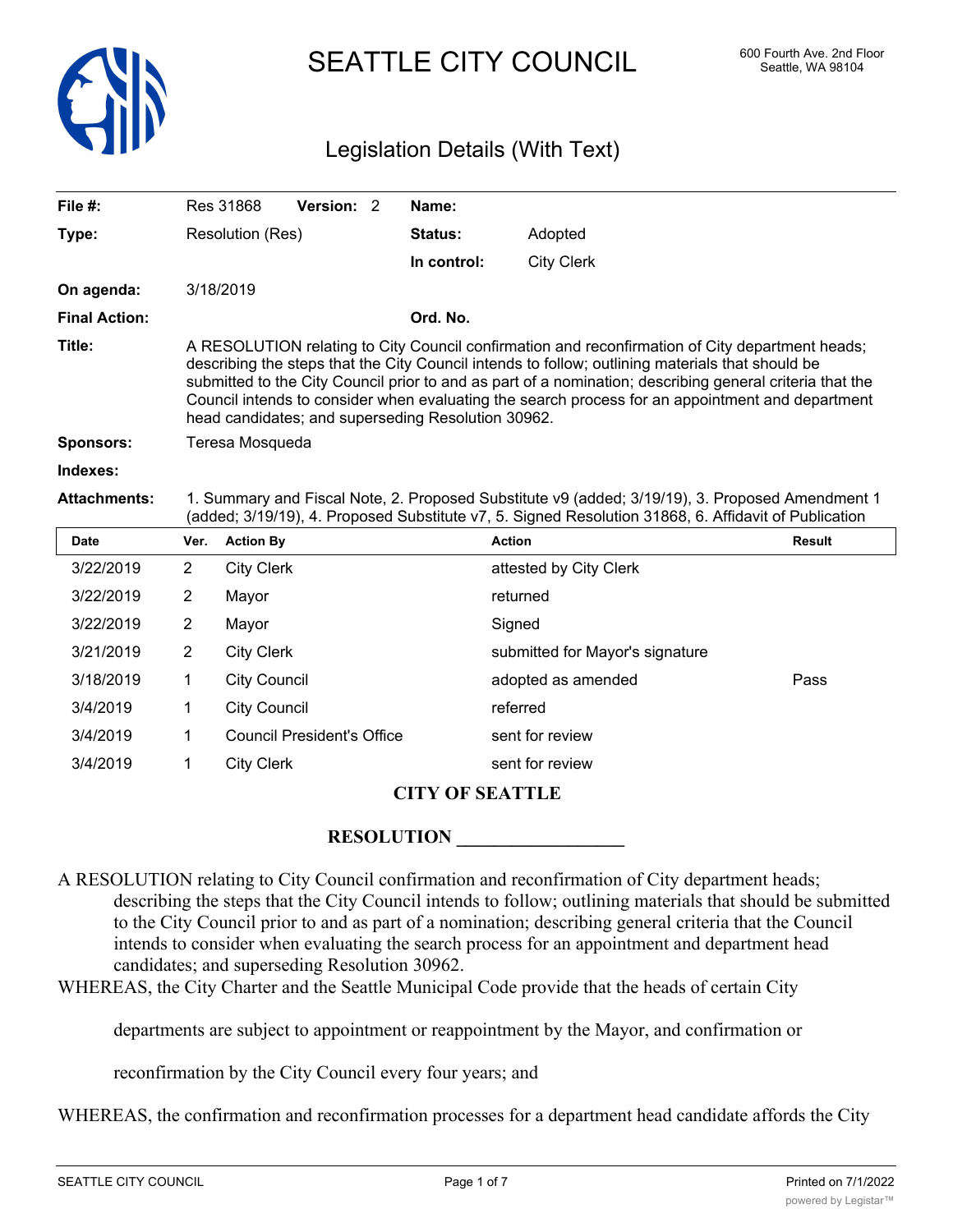Council and the public an opportunity to review the candidate's leadership, accomplishments, vision, goals, priorities, challenges, management, and decision-making approaches; and

- WHEREAS, the selection, confirmation, and reconfirmation processes also afford the City Council and the public an opportunity to hear the Mayor's goals and vision for a department, as well as the desired qualifications, experience, accomplishment, leadership, and other qualities for the position of department head; and
- WHEREAS, the selection, confirmation, and reconfirmation considerations set forth in this resolution are in accordance with the concept of checks and balances between the Executive and Legislative branches of government, and ensure that highly competent, inclusive, and dedicated individuals are in key City management positions; and
- WHEREAS, Resolution 30962, adopted by the City Council in March 2007, outlines the process and general performance criteria for confirmation and reconfirmation of department heads within ten weeks of submittal, but does not explicitly address what the Council will evaluate regarding the search process, including criteria to assess whether the search process was transparent and did not entrench institutional discrimination, nor what materials should be submitted describing the search process to identify the appointment; and
- WHEREAS, the City Council expects fair, consistent, and inclusive processes and considerations for initial confirmation of candidates and periodic reconfirmation of department heads; NOW, THEREFORE,

# **BE IT RESOLVED BY THE CITY COUNCIL OF THE CITY OF SEATTLE, THE MAYOR CONCURRING, THAT:**

Section 1. The City Council intends for the following steps in this section to occur when evaluating new City department head candidates during the initial confirmation process, and when evaluating existing City department heads during the reconfirmation process.

A. For initial confirmation appointments, prior to identifying and transmitting a nomination, the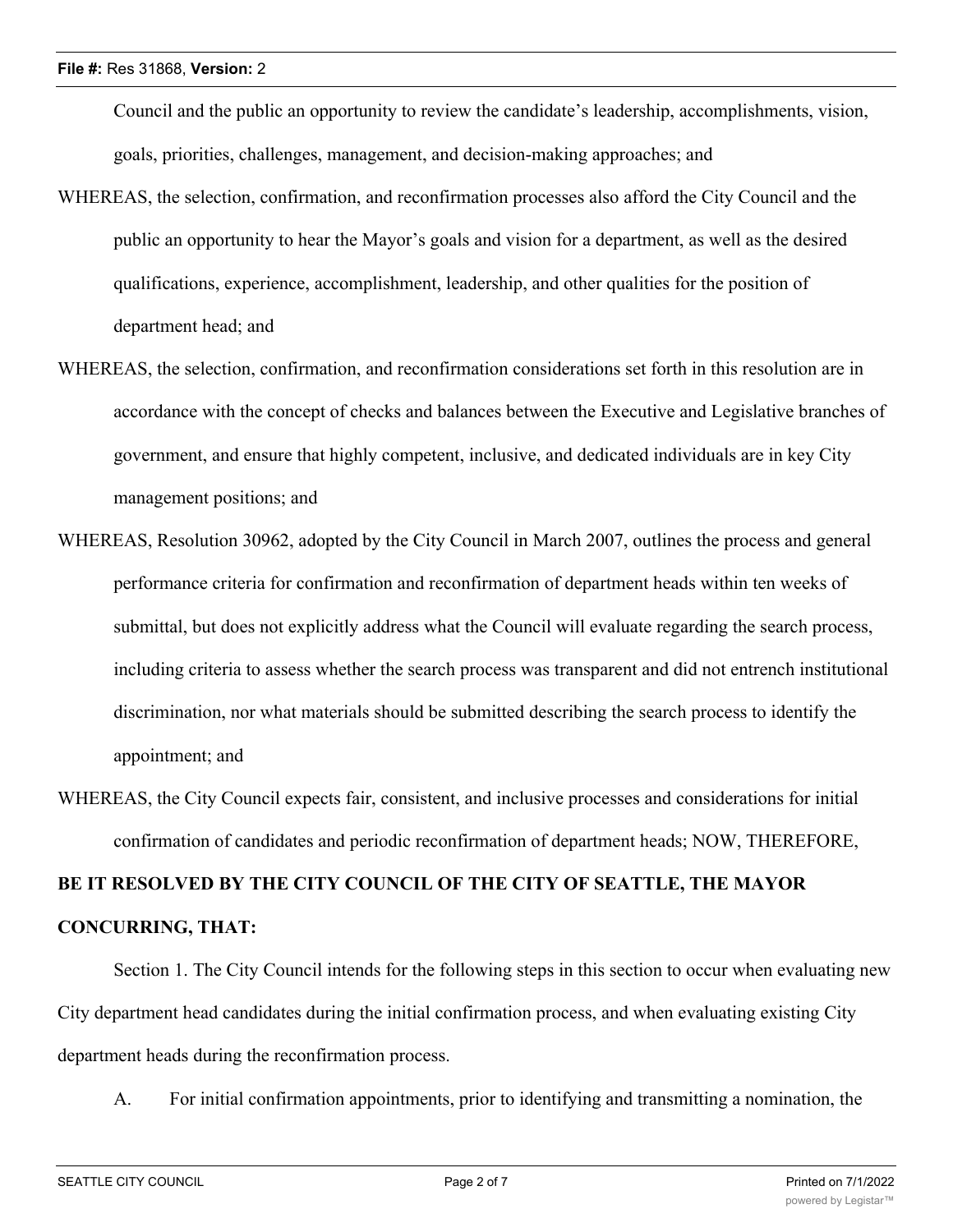### **File #:** Res 31868, **Version:** 2

Council requests that the Mayor communicates to the Committee Chair on the planned recruitment process, such as the following:

- 1. A description of the intended process;
- 2. Notification of any advisory groups, stakeholders, and subject matter experts who will

provide recommendations on desired qualifications and skills; and

- 3. The composition of any advisory groups.
- B. The Council will expect the following materials for the appointment of a department head in

paper and electronic form consistent with the Office of the City Clerk standards, including, at a minimum:

- 1. Transmittal letter;
- 2. Letter to appointee describing terms of appointment;
- 3. Notice of appointment form;
- 4. Resume;
- 5. Oath of office;
- 6. Memo relating to background check;
- 7. Summary of the process as executed to identify strong candidates and recommended

candidates for consideration by the Mayor, protecting applicant information, anonymity, and confidentiality, as allowable; and

8. Summary of how affected residents, communities, and stakeholder views were included and/or evaluated in making the nomination.

For a reappointment, only items B.1, B.3, B.4, and B.5 apply.

C. The City Clerk will create and process an Appointment File, in accordance with established legislative procedures, in preparation for the Council's Introduction and Referral Calendar.

D. After the Appointment File has been filed with the City Clerk, the committee chair distributes the Appointment File to all Councilmembers and the Director of Central Staff for review.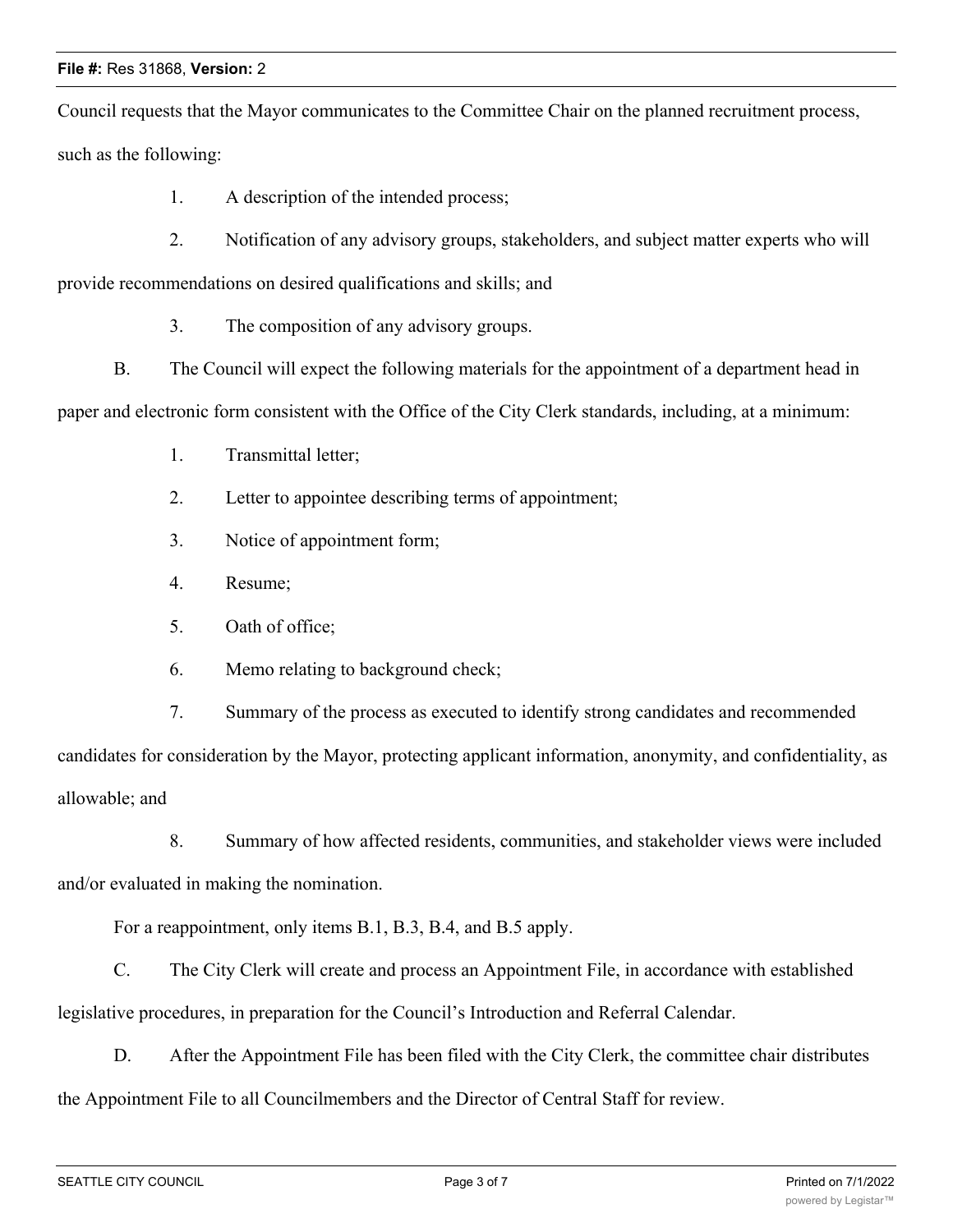E. The committee chair provides public notice of the confirmation or reconfirmation process and the availability of the materials at least two weeks before the committee meeting at which the Appointment File will be discussed, in addition to listing the Appointment File on the agenda for that committee meeting.

F. The committee chair takes public comment on the proposed confirmation or reconfirmation at each committee meeting at which the Appointment File is discussed and also accepts public comment submitted in other forms before City Council action.

G. The committee chair makes all written public comment available to all Councilmembers for review and available to the public, including posting on the Council's website as appropriate.

H. The Council President schedules full City Council action on the Appointment File.

I. The date for Full Council action under subsection 1.H of this resolution should take place within ten weeks of the Mayor's transmission of materials in subsection 1.B of this resolution.

Section 2. The City Council intends to consider, prior to receiving a nomination and during its deliberations over an appointment, as appropriate, the input received on the general criteria listed below when evaluating the recruitment and nominating process for new City department head candidates. In addition, for each individual confirmation or reconfirmation process, these criteria may be supplemented by additional specific criteria appropriate to the particular department head candidate being evaluated.

A. Utilization of the Racial Equity Toolkit or racial equity analysis during the process and an assessment of the nominee's commitment to racial equity and how that was considered during the process;

B. Inclusion of affected constituencies and groups in reviewing potential candidates, interviewing candidates, and establishing expectations and how representatives were selected, including, but not limited to:

1. Staff in the impacted department;

2. Representative(s) of communities most likely to be impacted by the work of the

department;

3. Representative(s) from the labor community;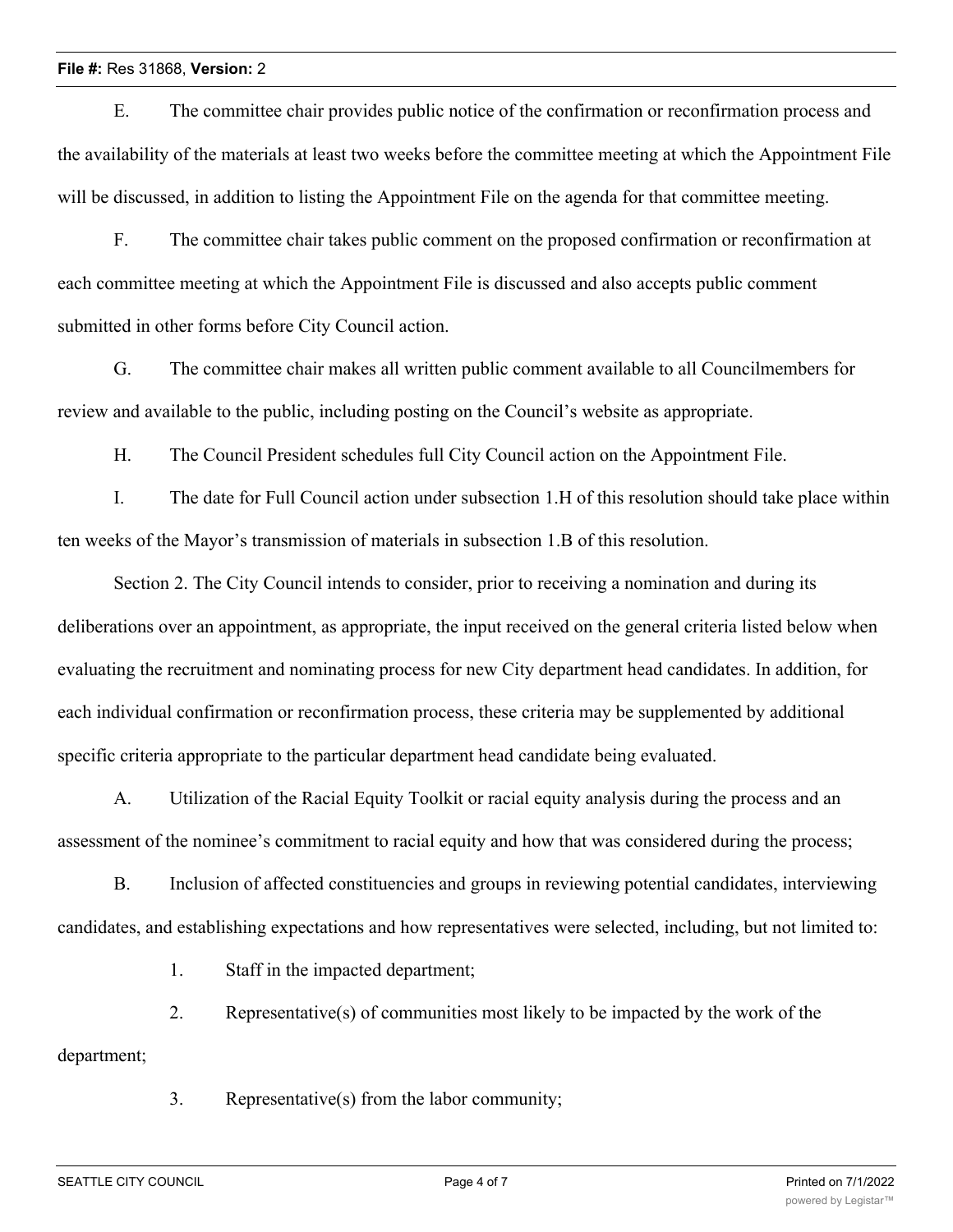### **File #:** Res 31868, **Version:** 2

- 4. Representative(s) from the business community; and
- 5. Community partners.

Section 3. The City Council intends to consider, as appropriate, the general performance criteria listed below when evaluating new City department head candidates during the initial confirmation process and when evaluating existing City department heads during the reconfirmation process. In addition, for each individual confirmation or reconfirmation process, these criteria may be supplemented by additional specific criteria appropriate to the particular new department head candidate or existing department head being evaluated. If the Council is reviewing a new City department head candidate who has little or no previous experience working for The City of Seattle, the Council should modify the general performance criteria listed below to apply to previous non-City experience.

- A. Departmental or organizational accomplishments;
- B. Leadership and achievements;
- C. Timely completion of projects and work programs;
- D. Budget performance;
- E. Strategic planning;

F. Demonstrated commitment to diversity in hiring, workplace operations, contracting, and constituent services;

- G. Departmental or organizational management;
- H. Employee morale and motivation;
- I. Relations with the public;
- J. Relations with City Council or other elected officials or oversight boards;
- K. Accomplishment of Council priorities or those of other elected officials or oversight boards

within schedule and budget; and

L. Responsiveness to Council requests or those from other elected officials or oversight boards.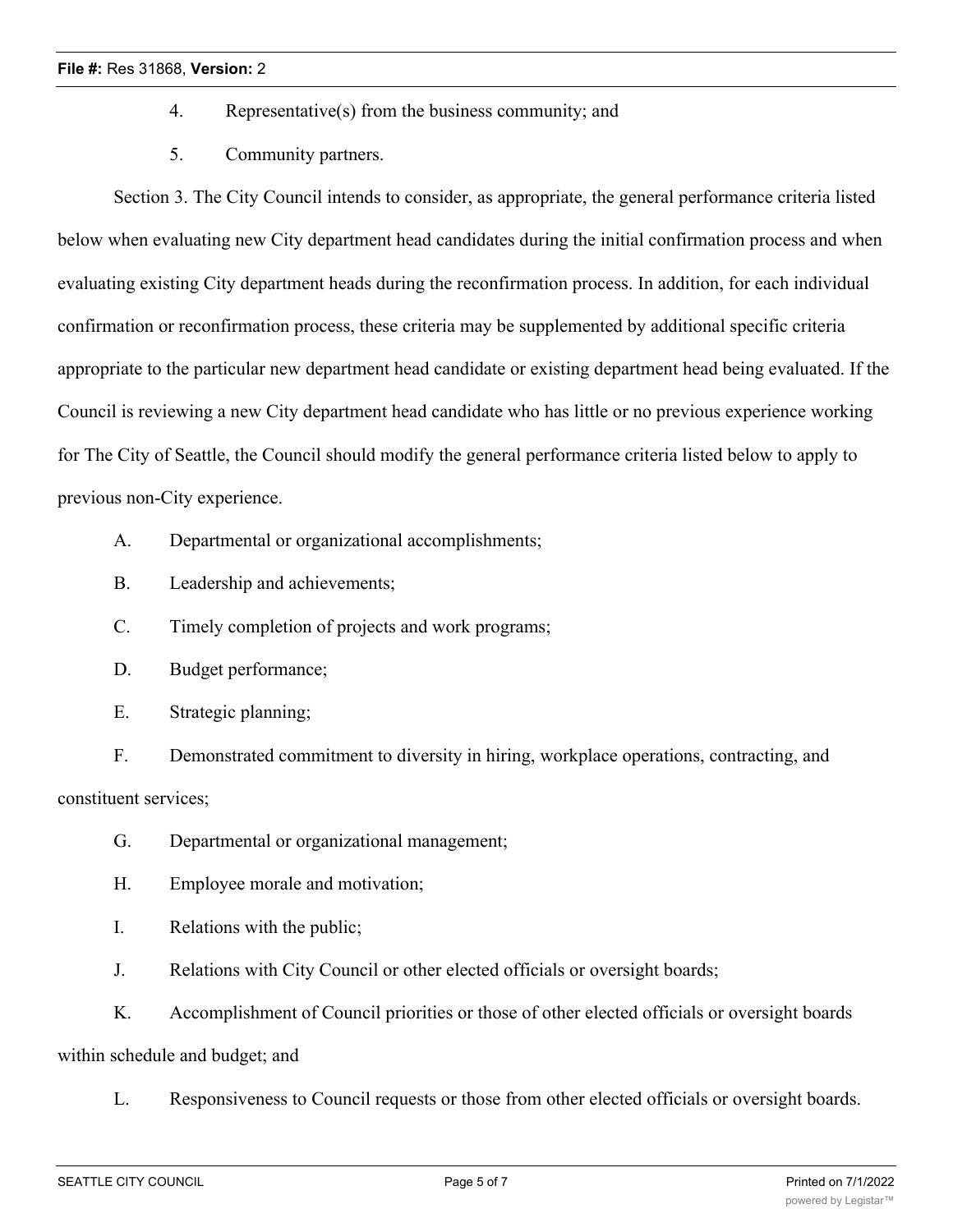#### **File #:** Res 31868, **Version:** 2

M. Formal complaints filed by City of Seattle employees regarding employment and management practices, including complaints with the City's Office of the Employee Ombud, Office for Civil Rights, and the department or office's human resources office, that were resolved in the employee's favor along with other relevant information, such as a description of any training or other corrective action that the person has completed subsequent to those complaints. Communications shall not include the name or identifying information of the individual making the complaint nor the name or identifying information of any witness to the conduct described in the complaint and shall protect employee information and prioritize anonymity and confidentiality as much as possible, subject to federal, state, and local law.

Section 4. As used in this resolution, "department head" means an individual who directs a City department, office, or similarly named entity, whether inside or outside the Executive Department, whose appointment is by the Mayor and whose confirmation is by the Council.

Section 5. This resolution does not apply to the appointment and confirmation processes of the Chief of Police, the Director of the Office of Police Accountability, the Inspector General, or the Director of the Office for Civil Rights. If appointment or confirmation processes are specified in the future for any department head, they supersede the corresponding appointment or confirmation processes of this resolution as applicable.

Section 6. Resolution 30962 is superseded.

Section 7. For appointment materials submitted under Resolution 30962 and before this resolution takes effect, the provisions of Resolution 30962 shall apply rather than the provisions of this resolution.

| Adopted by the City Council the day of                    |           |                     | $, 2019$ , and signed by |
|-----------------------------------------------------------|-----------|---------------------|--------------------------|
| me in open session in authentication of its adoption this |           | day of              | , 2019.                  |
|                                                           | President | of the City Council |                          |
| The Mayor concurred the                                   | day of    | , 2019.             |                          |